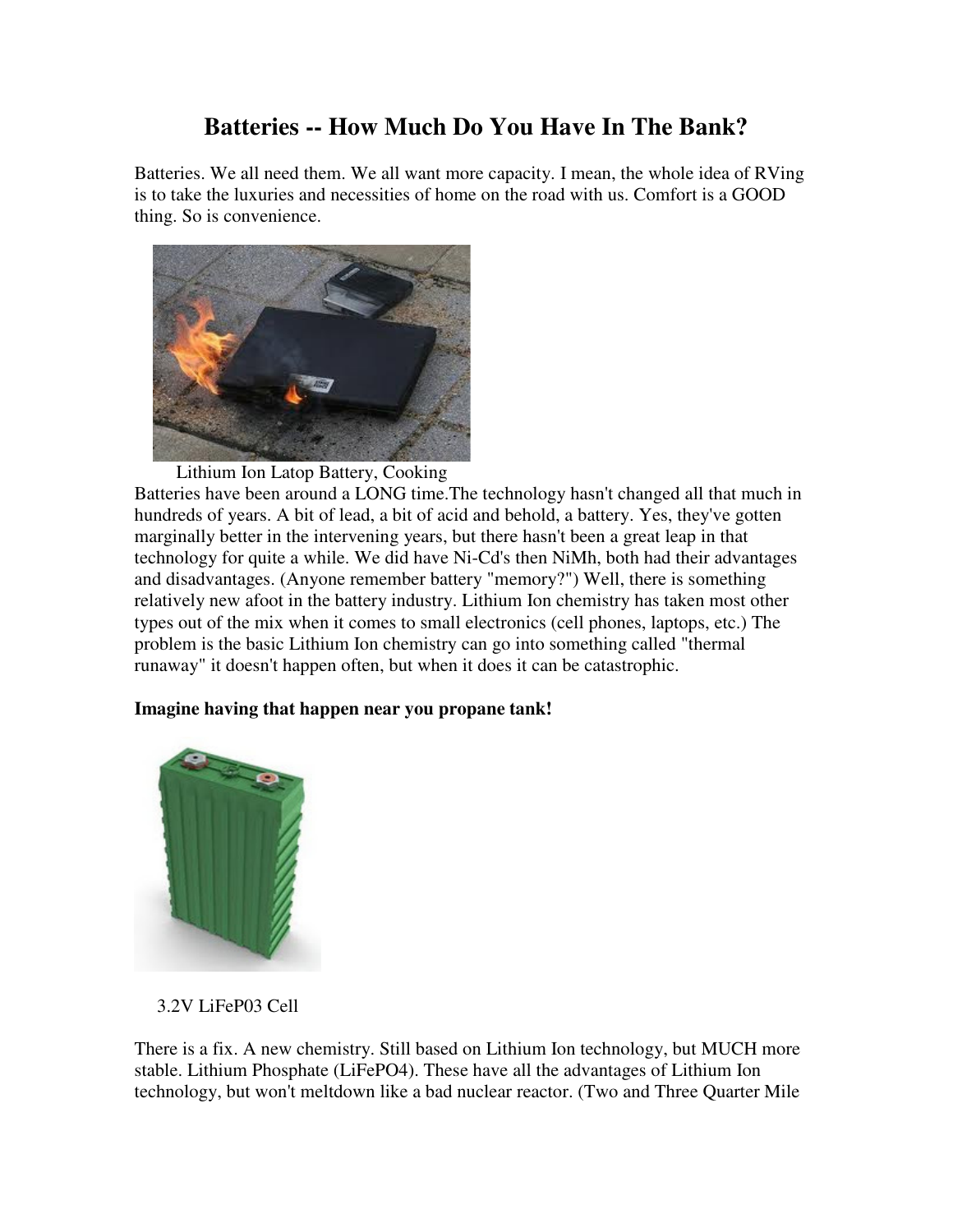Island, anyone?) The can store a lot more power than typical lead acid batteries, they weigh less, and can be discharged further than the typical 50 percent of lead acid without damage. They can be charged using existing technology and can be retrofitted pretty easily to any RV.

Sounds Great Right???!?

There Ain't No Such Thing As A Free Lunch. (*TANSTAAFL*)

They cost. They cost big. But wait! The prices are slowly coming down. A couple of years ago they were \$3,000 (2009) now you can get a 200Amp/Hr setup for around \$1,500. Now that electric vehicles are becoming more common place (let me tell you about my GM EV1 someday...) the batteries that drive (yes, pun intended) are dropping in price due to increased demand. With more factories expanding all the time it won't be too long before you can get these for \$500/200Ah!



Typical Lead Acid Battery

Let's do some basic economics math. The typical RV has two lead acid batteries that provide around 200A hours total. You can discharge them safely to 50 percent so you have 100Ahrs to play with. They can usually be charged/discharged (a "cycle") around 500 times or so. The average cost for these are around \$150, perhaps you have to have them shipped. They weigh around 80 pounds each so figure some money for that as well. If you take \$150 times two batteries that's \$300 and then divide it by 500 cycles you get about 60 cents a cycle.



4 cell 12.8V nominal LiFePO4 Pack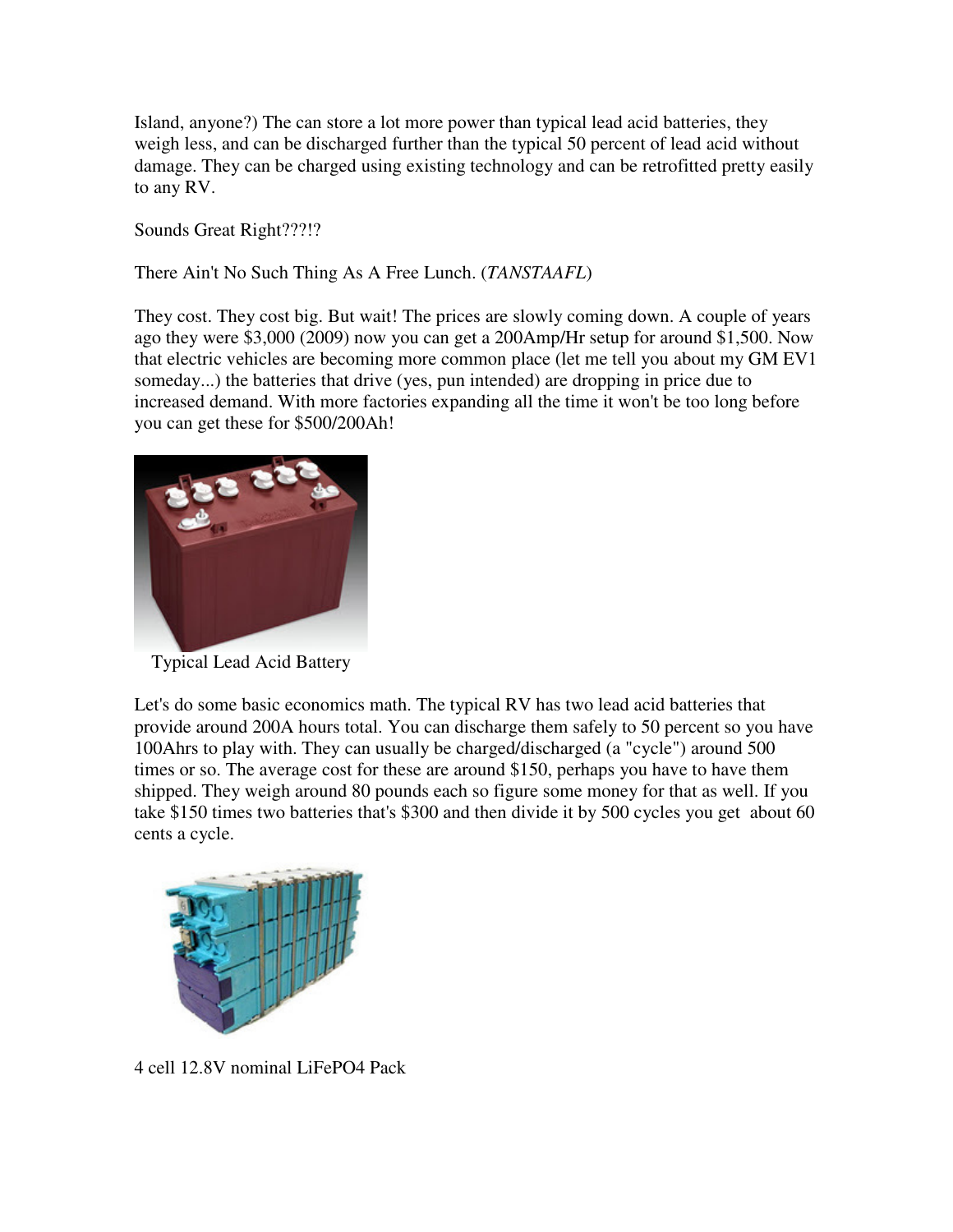Now look at lithium phosphate batteries. Today, the cost of one 200Ah battery would be around \$1500 but that's where we have to take another path. You can discharge these to 80 percent so from 200Ahrs you get 160Ahrs to play with. You can do this for 3000-5000 cycles! So if you look at the cost \$1,500 divided by 3000 cycles = 50 cents a cycle! At 5,000 cycles it's only 30 cents a cycle! This does NOT take into consideration that you are getting 60 percent more amp hours per cycle to play with. If you figure that in, it's even less expensive since you could go with a smaller battery.

Did I mention they weigh 30 percent less that a lead acid battery!

Do you remember when I mentioned *TANSTAAFL*?

There are differing opinions on charging these beasties. Surely, a quality charge controller that can be programmed what the voltages should be at the various stages (Bulk, Absorb, Float) will work fine. The problem is that sometimes the cells themselves can vary in voltage and not charge fully. If you have four cells per battery pack, it's important to make sure each one is close to the other to make sure the battery lasts. They also do not like being overcharged (Who does?) and REALLY do not like being discharged below around 10.8 volts. Shouldn't be a problem as long as you monitor them and/or get a low voltage cut-off...I will be getting one and setting it at around 85 percent discharge. This way I can't destroy my expensive battery pack!



Typical Cell Mounted BMS

There are electronics that can manage all this for you. Available as a separate device or even pre-built into (onto?) your battery back. These will fix that problem right up at a bit of added cost. They are called Battery Management Systems (BMS) and can range from under \$100 to multi-thousand sophisticated versions with LCD displays and lots of bells and whistles.

While I believe it is important to monitor your batteries (any kind) I believe the best monitoring software is in you own brain! Keep an eye on you voltages and you'll be OK. Check the individual cells once in a while and see if there any variance, If so, charge the low cell, or drain the high one :) I oversimplify, but these batteries are pretty robust.